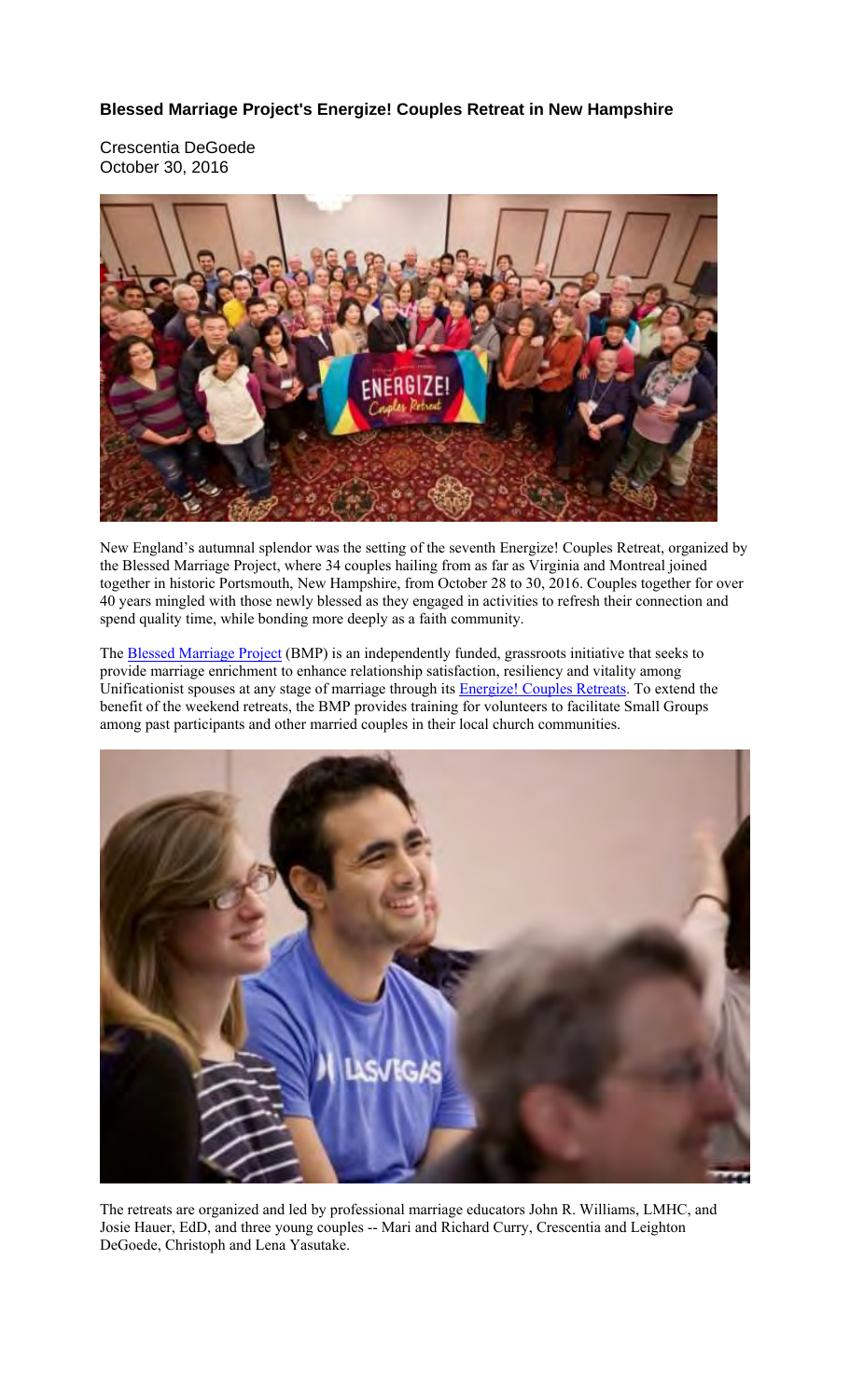

For each retreat the BMP staff partners with local community leaders to coordinate the logistics and get the word out. Kate Pugnoli serves as the BMP's community liaison. For this retreat in New Hampshire, BMP partnered with a young Unificationist couple Spase and Catherine Kace, Pastor Jim Edgerly in Boston and Pastor Heather Thalheimer in Manchester, NH.



During the retreat, participants received fun, informative and interactive presentations on "Marriage over a Lifetime," "Key to a Healthy Marriage," "Talking Safely," "Dealing with Differences," and "Sex, Health and Happiness." All presentations included exercises that gave spouses a chance to discuss what they were learning with each other, and to practice using the new skills and techniques. In addition, there were several breakout sessions couples could choose from on: "Breathing Together," "Talking about Difficult Topics," "Improving Your Marriage by Yourself," "Romance in Daily Life," and "The Art of Kissing."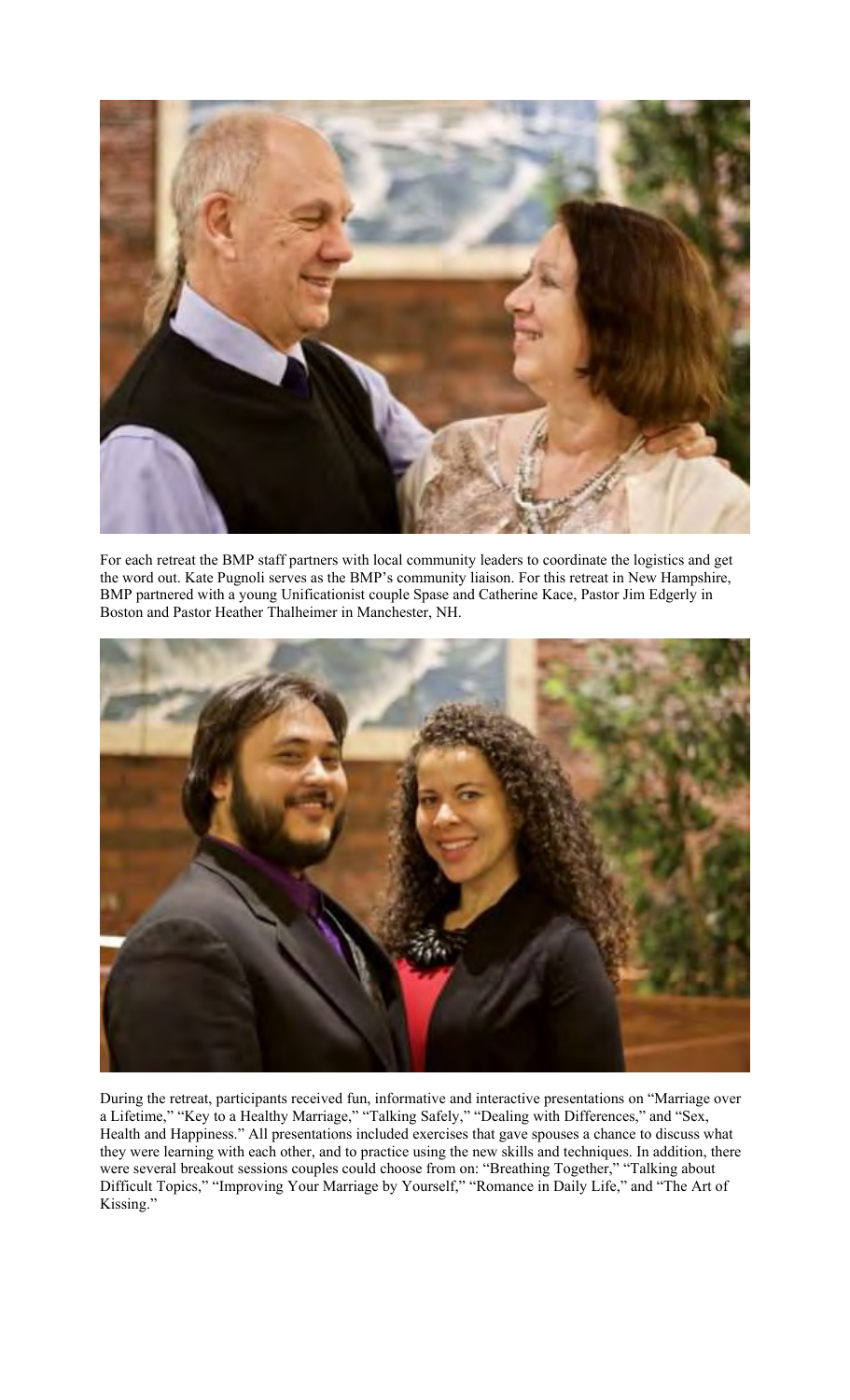

Couples were also able to connect with other couples over meals, and chat with old friends and make new ones throughout the retreat. Each morning offered opportunities for Hoon Dok Hae and yoga. On Saturday afternoon the couples had several hours to relax and enjoy each other's company while taking advantage of the seaside charm of Portsmouth. In the evening couples got dressed up for a date night, and enjoyed fine dining and entertainment of their choice.



## **Reflections by Retreat participants:**

"I really enjoyed meeting brothers and sisters that are going through the same struggles as we are, and learning from other couples that were able to overcome struggles my spouse and I are currently facing."

"What I enjoyed most about this retreat is being able to just have time to focus on my wife and our relationship."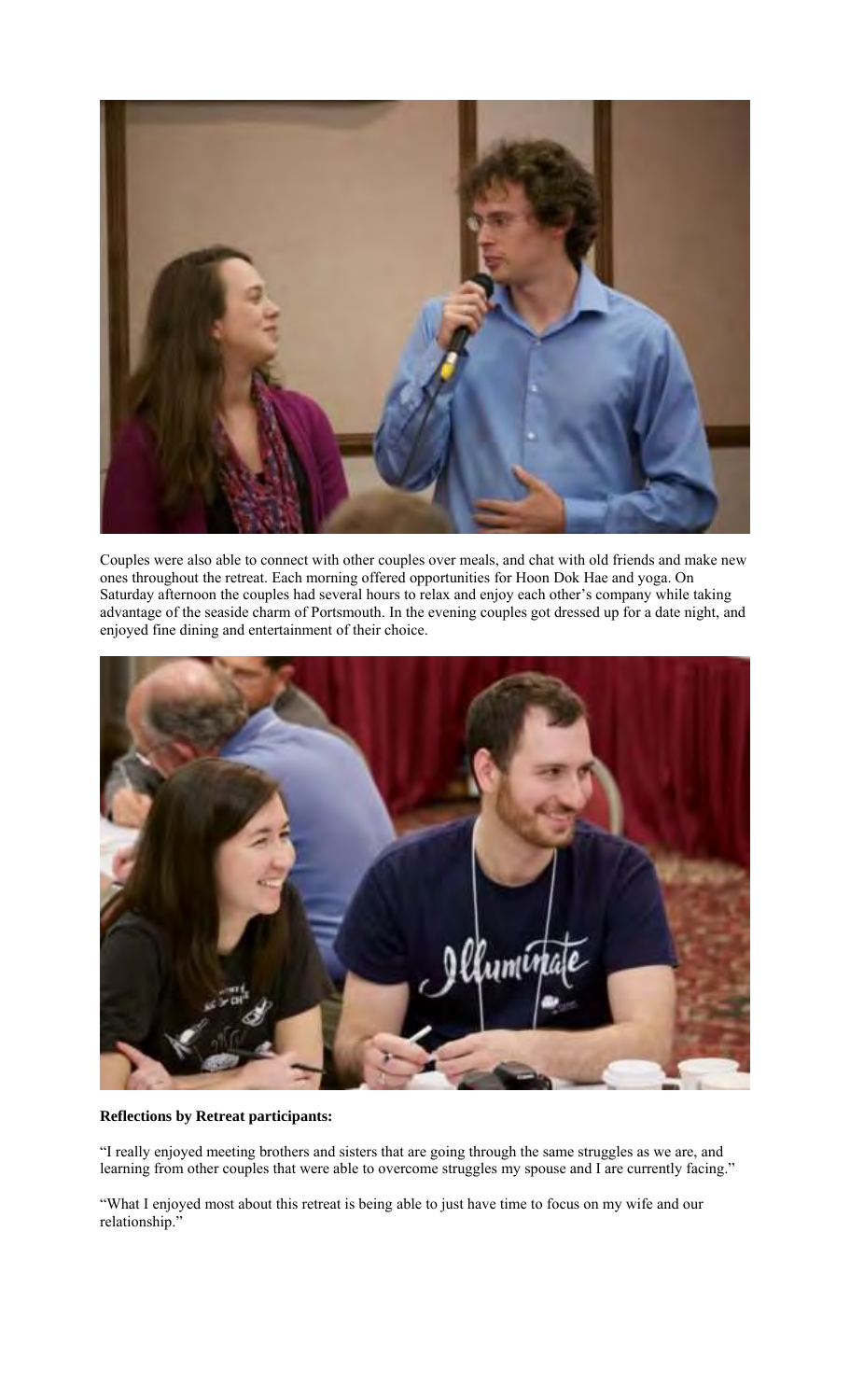

"The retreat staff were so real and vulnerable that they made the content presented easy to apply to my couple. The encouragement for date nights and recreation was fantastic."

"I loved the Sex, Health & Happiness talks and the related breakout sessions. It helped me think about our physical relationship differently, as well as, let me think about how I can be more romantic with my husband."



"Even though I have been married for many years, I was able to learn something new about my spouse, and am excited to put into practice some of the techniques I learned."

"I really appreciated that this retreat helped us identify areas and topics that we may not have realized we should talk more about. Specifically feeling listened to and appreciated. [This] provided us with tools and skills on how to effectively tackle topics together."